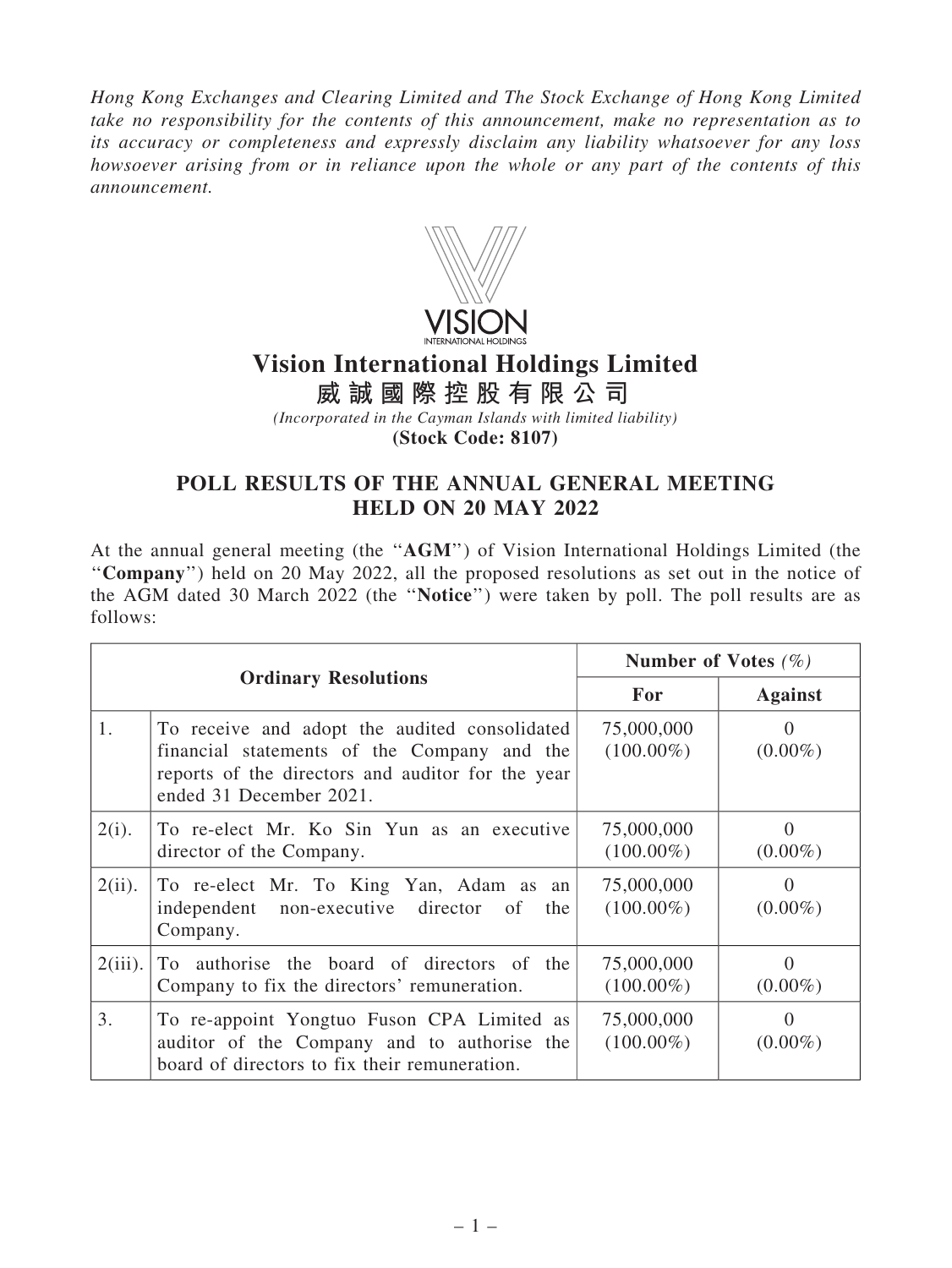| <b>Ordinary Resolutions</b> |                                                                                                                                                                                                                                                             | Number of Votes $(\%)$     |                                 |
|-----------------------------|-------------------------------------------------------------------------------------------------------------------------------------------------------------------------------------------------------------------------------------------------------------|----------------------------|---------------------------------|
|                             |                                                                                                                                                                                                                                                             | For                        | <b>Against</b>                  |
| $\overline{4}$ .            | To give a general mandate to the directors to<br>repurchase shares of the Company not exceeding<br>10% of the total number of issued shares of the<br>Company as at the date of passing of this<br>resolution.                                              | 75,000,000<br>$(100.00\%)$ | $\Omega$<br>$(0.00\%)$          |
| 5.                          | To give a general mandate to the directors to<br>allot, issue and deal with additional shares of the<br>Company not exceeding 20% of the total number<br>of issued shares of the Company as at the date of<br>passing of this resolution.                   | 75,000,000<br>$(100.00\%)$ | $(0.00\%)$                      |
| 6.                          | Conditional upon the passing of resolutions no. 4<br>and 5, to extend the general mandate granted to<br>the directors to issue, allot and deal with<br>additional shares of the Company by the<br>aggregate number of shares repurchased by the<br>Company. | 75,000,000<br>$(100.00\%)$ | $\mathbf{\Omega}$<br>$(0.00\%)$ |

## *Notes:*

- (a) As a majority of the votes were cast in favour of each of the resolutions numbered 1 to 6, all the resolutions were duly passed as ordinary resolutions.
- (b) As at the date of the AGM, the total number of shares of the Company in issue was 100,000,000 shares.
- (c) The total number of shares of the Company entitling the holder to attend and vote on the resolutions at the AGM was 100,000,000 shares.
- (d) There were no shares entitling the holder to attend and abstain from voting in favour of the resolutions at the AGM as set out in rule 17.47A of the Rules Governing the Listing of Securities on GEM of The Stock Exchange of Hong Kong Limited (the ''GEM Listing Rules'').
- (e) No shareholder of the Company was required under the GEM Listing Rules to abstain from voting on the resolutions at the AGM.
- (f) None of the shareholders of the Company have stated their intention in the Company's circular dated 30 March 2022 to vote against or to abstain from voting on any of the resolutions at the AGM.
- (g) The Company's branch share registrar, Computershare Hong Kong Investor Services Limited, acted as the scrutineer for the vote-taking at the AGM.